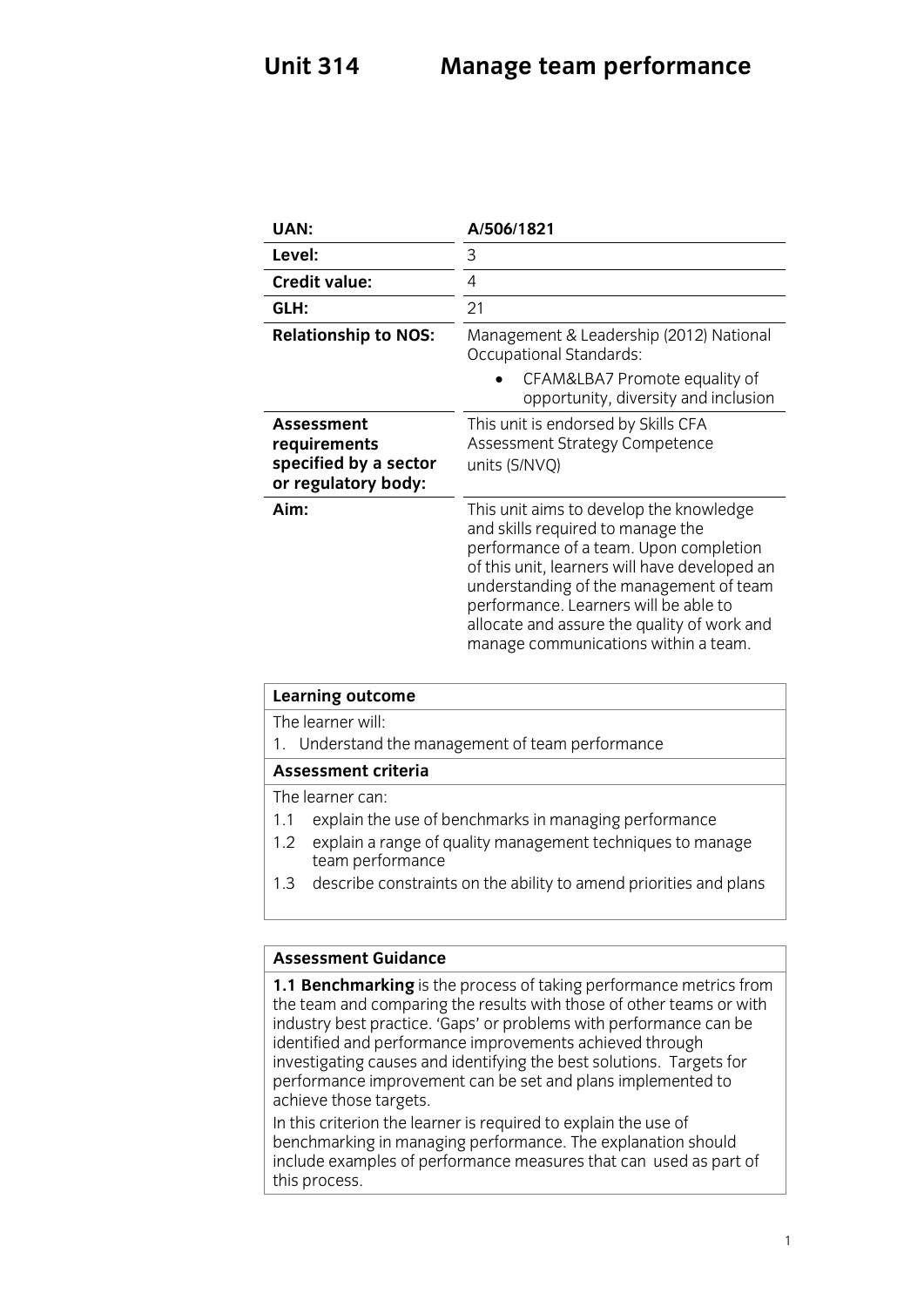## **1.2** There are three basic principles that form the basis of a **total**

- $\bullet$  focus on the customer
	- understanding the process<br>• all employees committed to
	- all employees committed to quality and excellence.

Techniques designed to manage quality are based on those three principles. principles.

### Focus on the customer

- **Focustomers'** (internal and external) needs and expectations are identified.
- performance standards are set that reflect those needs and<br>expectations expectations<br>**Understand the process**

• the process of producing the product or service the customer<br>
requires is understood and there is a commitment to continuously improve that process

### All employees are committed to excellence and quality

- **All employees are involved and committed to a culture of quality**<br> **expansive and to a culture of quality** 
	- communication and team work is effective
	- skills are developed.

The organisation's quality management system will set this out in detail and may also be externally accredited.  $\frac{d}{dx}$  and  $\frac{d}{dx}$  and  $\frac{d}{dx}$  are extended.

There are a large number of techniques that can be used to manage quality. A few examples include:

- $\begin{bmatrix} 1 \\ 1 \end{bmatrix}$  performance measures and standards
	- benchmarking<br>• process analys
	- process analysis and re-engineering<br>• continuous improvement
	- continuous improvement<br>• emplovee involvement
	- employee involvement
	- Variation Risk Management
	- Six Sigma approaches<br>• etc
	- etc

In this criterion the learner is required explain a range of quality management techniques and how they could be used in team  $\frac{1}{2}$  management techniques and  $\frac{1}{2}$  could be used in team of the used in team  $\frac{1}{2}$ performance management

**1.3** The team leader's ability to manage and improve team performance will be limited by his or her own authority and ability to influence others. There may be restrictions in terms of organisational policy, there may be financial constraints and team members themselves may be reluctant to participate and to accept change. themselves may be reluctant to participate and to accept change.

In this criterion the learner is required to describe constraints that could limit his or her ability to amend priorities and plan. could limit his or her ability to a mention plan.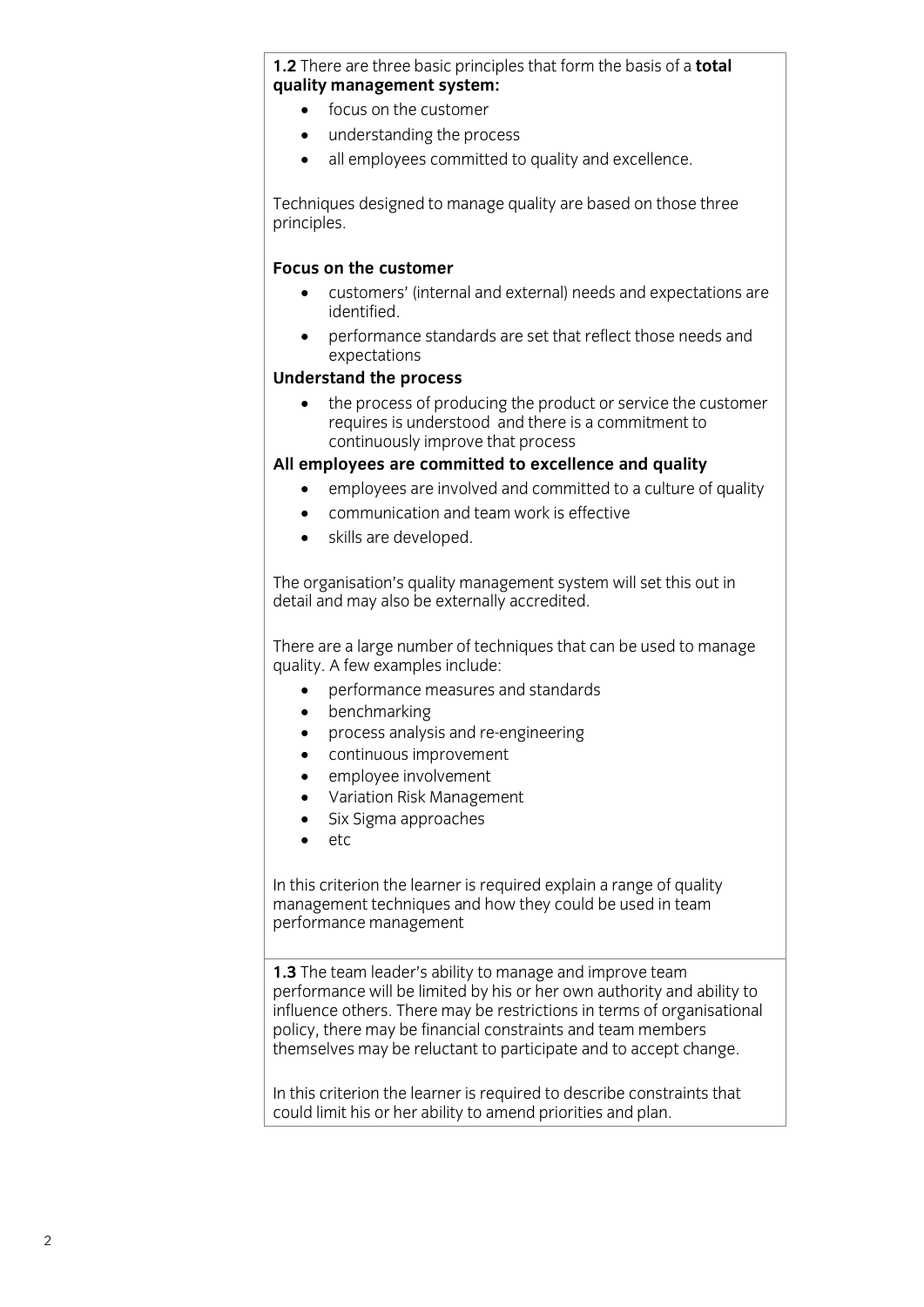# **Learning outcome**<br>The learner will:

2. Be able to allocate and assure the quality of work

### Assessment criteria

The learner can:

- 2.1 Identify the strengths, competences and expertise of team members
- 2.2 Allocate work on the basis of the strengths, competences and expertise of team members
- 2.3 Identify areas for improvement in team members' performance outputs and standards
- $2.4$ Amend priorities and plans to take account of changing circumstances
- $2.5$ Recommend changes to systems and processes to improve the quality of work  $\mathbf{q}$  and  $\mathbf{q}$  work of works  $\mathbf{q}$

### **Assessment Guidance**

- **2.1** The following factors all affect team performance:
- **2.1** The clarity of team objectives<br> **2.1** how work is allocated
	- how work is allocated
	- team dynamics cohesion, working relationships, conflict
	- ability and willingness of team to self –manage<br>• auality of leadership
	- auality of leadership
	- level of skills
	- systems and resources available

The team leader's understanding of these factors forms a vital part of managing to assure quality.  $\overline{a}$  as assumed to a surface  $\overline{a}$ 

The team leader must be able to identify the competences and skills required of the job and identify the strengths, competences and expertise of team members in terms of those requirements. He or she should also be aware of team members' experience, interest and motivation. motivation.

Such judgments should be objective, fair and based on specific evidence. They may be incorporated into a team skills matrix or the individual's appraisal. individual's appraisal.

In this criterion the learner is required to provide evidence of identifying the strengths, competences and expertise of team members in relation to their team roles members in relation to their team roles

**2.2** Work allocation should be fair and equal and may take into consideration number of factors:

- experience and ability<br>
 motivation and interest
	- $\bullet$  motivation and interest<br> $\bullet$  availability
	- availability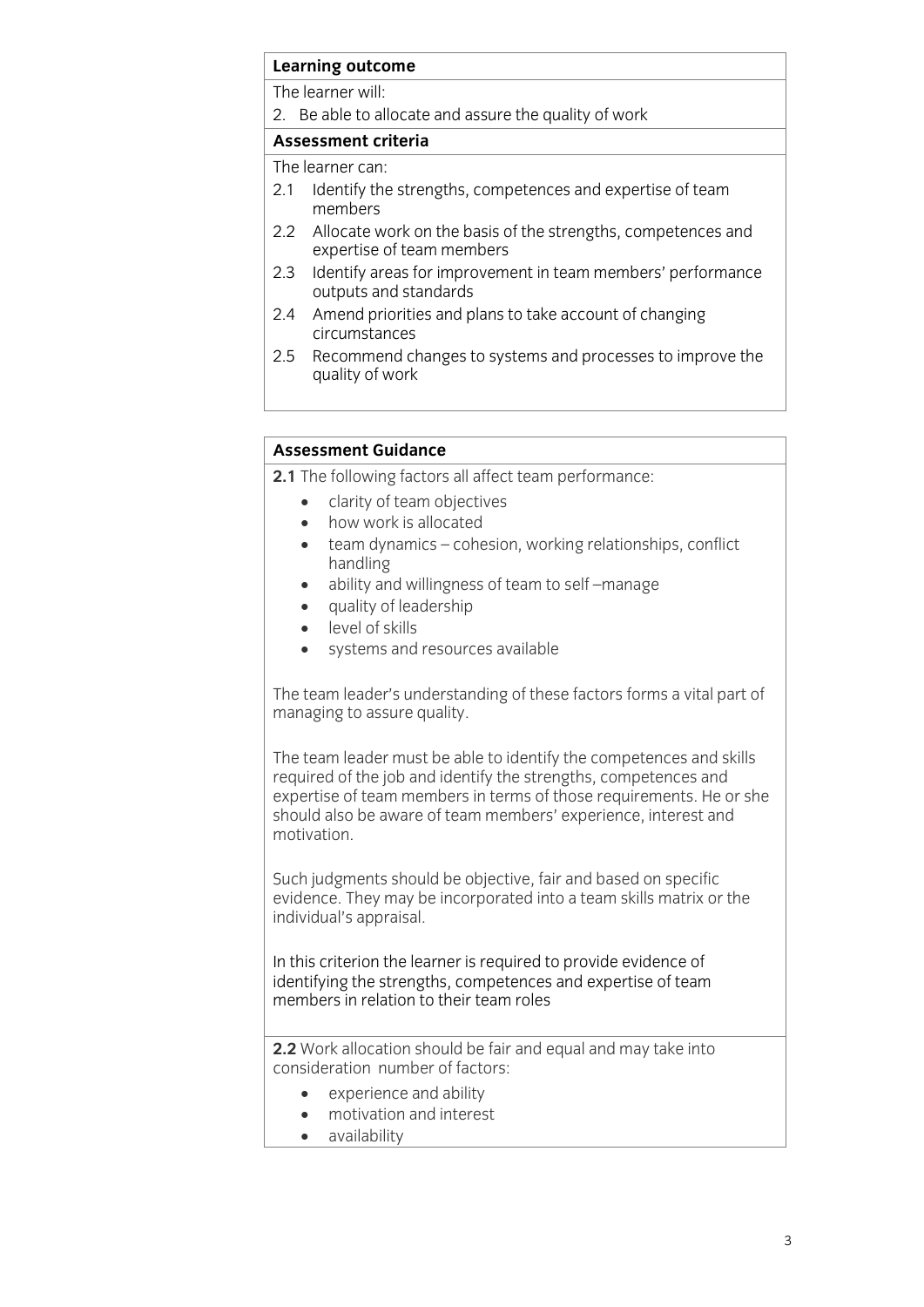It is also important to consider what skills need to be developed and to allow opportunities for this. Balancing interesting and boring jobs is important for motivation.

When allocating work the team leader needs to clear instructions, and specific performance requirements including timescales. specific performance requirements including timescales.

In this criterion the learner is required to provide evidence that work has been correctly and appropriately allocated on the basis of the strengths, competences and expertise of team members. strengths, competences and expertise of team members. The competences and expertise of team members. The competences of team members. The competences of the competences of the competences of the competences of the competen

**2.3** Monitoring performance of the team against performance measures and standards should highlight any areas where team members' performance does not meet output and standards.

In this criterion the learner is required to provide evidence of identifying areas for improvement in team members' performance  $i$  outputs and standards. outputs and standards.

**2.4** On the basis of areas for improvement identified in 2.3. The team leader may need to take corrective action including amending priorities and plans. Alternative approaches may be required to the system or process being used through changing:

- $\begin{array}{ccc} \cdot & \cdot & \cdot & \cdot & \cdot \\ \cdot & \text{task method} & \cdot & \cdot & \cdot \\ \cdot & \text{work allocation} & \cdot & \cdot & \cdot \end{array}$ 
	- work allocation<br>• timescales
	- timescales<br>• access and
	- access and use of equipment or supplies<br>• training
	- training

In this criterion the learner needs to provide evidence of how plans and priorities have been amended to take into account changing circumstances.

**2.5** As a result of identifying the need for improvement. The team leader should involve the team in applying a simple improvement technique to:

- $\bullet$  identify the nature of the problem
	- gather information into the causes and solutions to the
	- $\bullet$  decide on the most suitable course of action
	- plan and implement the solution
	- decide how to monitor the outcome to ensure that the problem has been solve

If outside the team leader's authority to change, these recommendations should be made to the appropriate senior manager. recommendations should be made to the appropriate senior manager.

In this criterion the learners needs to provide evidence of making<br>recommendations for changes in systems and processes as identified in 2.3 and 2.4 to improve the quality of work in 2.3 and 2.4 to improve the quality of work.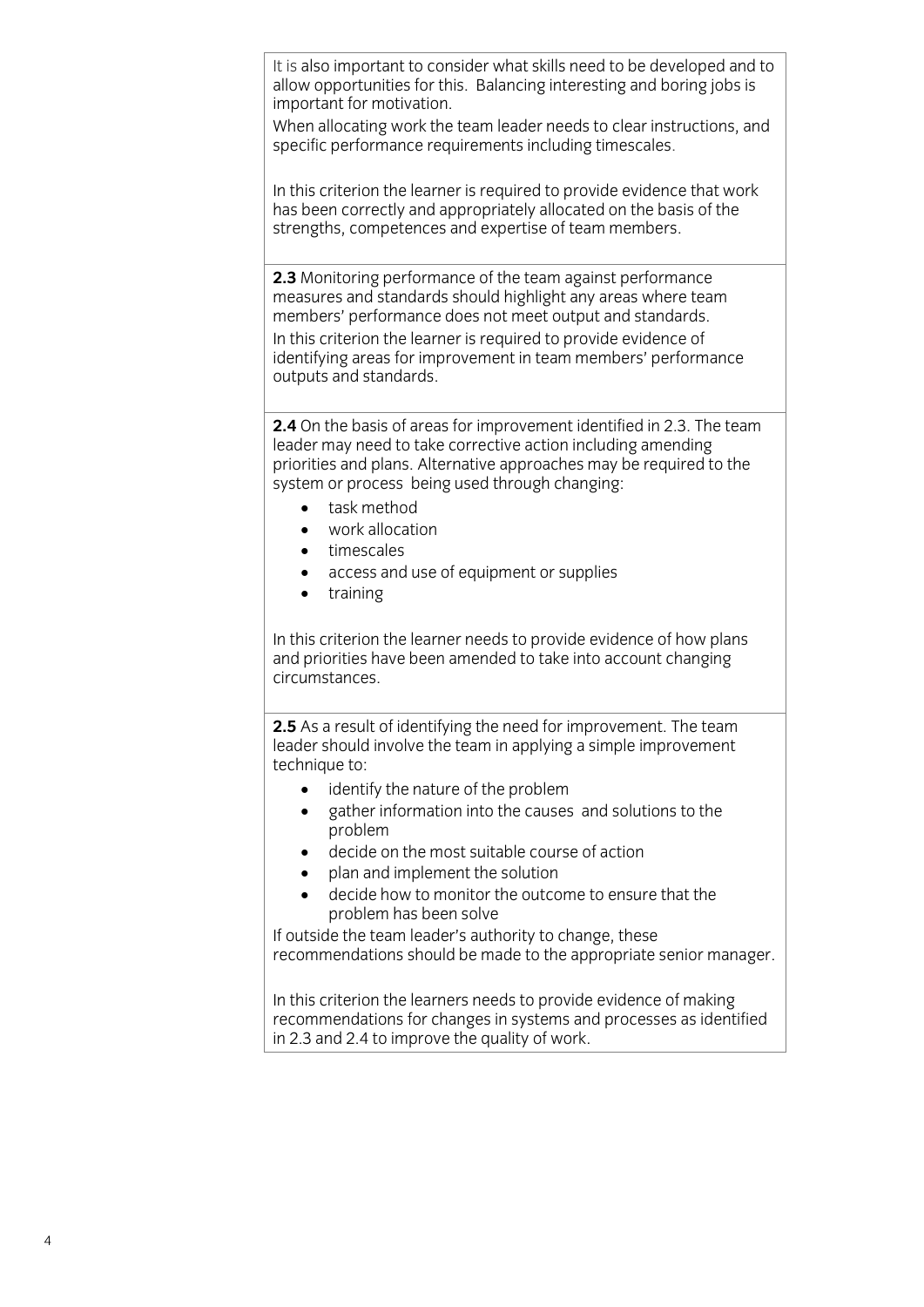# **Learning outcome**<br>The learner will:

3. Be able to manage communications within a team

### Assessment criteria

The learner can:

- 3.1 Explain to team members the lines of communication and authority levels
- $3.2$ Communicate individual and team objectives, responsibilities and priorities
- $3.3$ Use communication methods that are appropriate to the topics. audience and timescales
- $3.4$ Provide support to team members when they need it
- 3.5 Agree with team members a process for providing feedback on work progress and any issues arising
- Review the effectiveness of team communications and make  $3.6$ improvements improvements and the contract of the contract of the contract of the contract of the contract of the contract of the contract of the contract of the contract of the contract of the contract of the contract of the contract

### **Assessment Guidance**

**3.1** Communication plays a key role in effective team performance management in:

- gaining commitment through the communication of the organisation's vision and strategy
	- gaining commitment through communication of the teams<br>objectives, targets and performance requirements
	- enable empowerment and involvement in performance<br>improvement
	- enable more effective team working through greater<br>cohesiveness and exchange of ideas amongst team n
	- enable coaching and mentoring to improve team skills<br>• improve motivation
	- improve motivation
	- provide a stronger sense to leadership

Organisations will have defined lines of communication with roles,

This is usually represented in diagrammatic form.  $\mathcal{T}$  is usually represented in diagrammatic form.

In this criterion the learner is required to explain the team's lines of communication and authority levels. communication and authority levels.

**3.2** Effective communication of individual and team objectives, responsibilities and priorities should show the use of effective communication techniques by communicating requirements:

- $\bullet$  at the right time<br>  $\bullet$  clearly and specifically
	- clearly and specifically
	- in language that can be understood by the receiver.

Feedback should be sought to ensure that the communication has been understood.

Communication may be in writing and/or through team or individual<br>briefing, depending on situation and complexity, and objectives should be SMART. be SMART.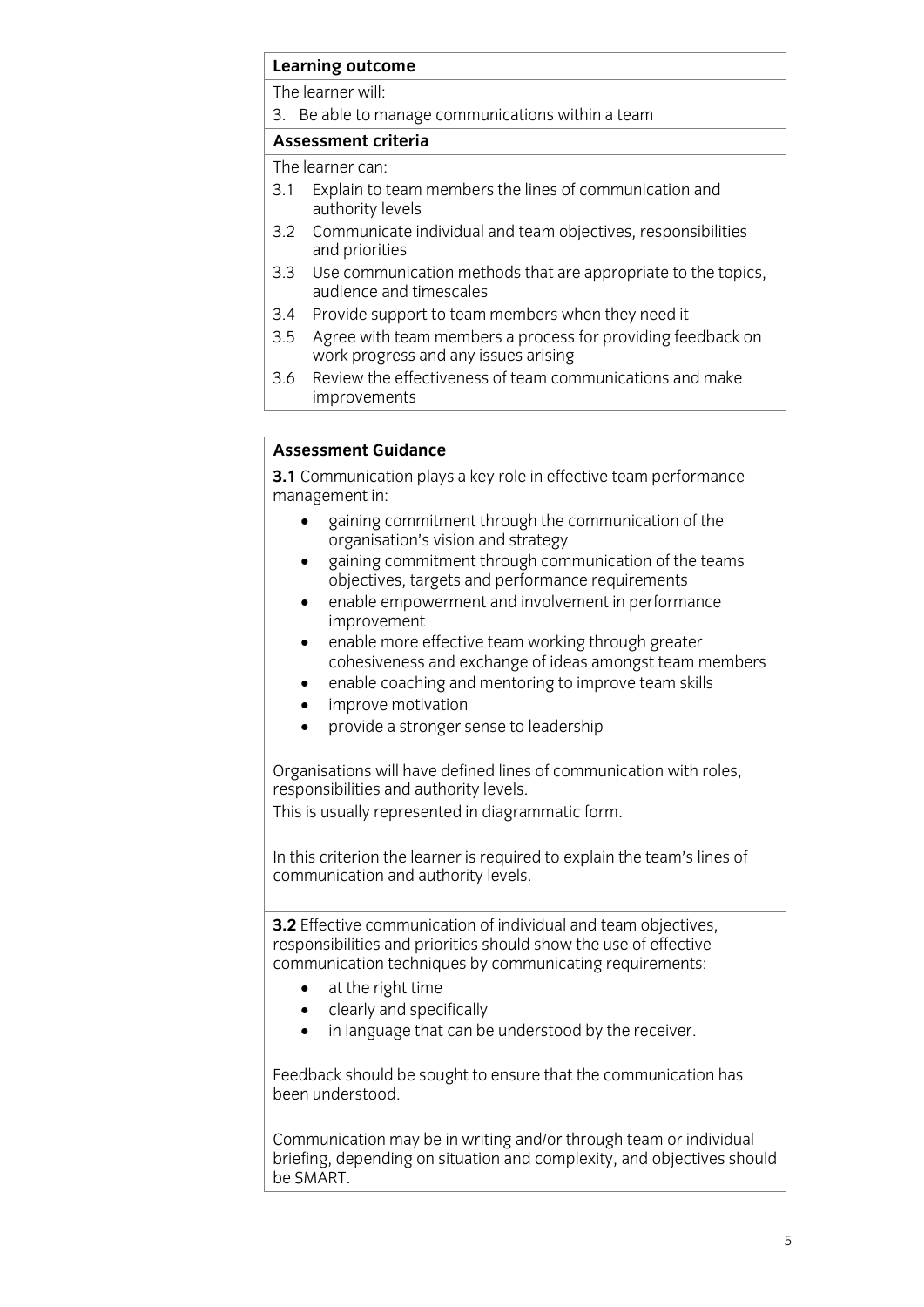In this criterion the learner is required to provide evidence of having correctly and appropriately communicated individual and team objectives, responsibilities and priorities. objectives, responsibilities and priorities.

**3.3** There are a number of written and verbal/spoken techniques that can be used.

Non-verbal, visual material may also help to clarify the message.

The technique to be used will depend on locations, complexity of information, normal company practice and the need for feedback. information, normal company practice and the need for feedback.

In this criterion the learner is required to provide evidence of how the communication methods they have used in 3.2 are appropriate to the topic, audience and timescales.  $\mathbf{t}$  to  $\mathbf{t}$ 

**3.4** As part of the managing team performance, the team leader is required to provide support to team members in achieving objectives and performance standards. This could take the form supporting team members to develop skills or to adapt to changes. This is often achieved through coaching or mentoring.

Improving the dynamics of the team and listening to team needs are also important. also important.

In this criterion the learner is required to provide evidence of providing correct and appropriate support to at least two team members. correct and appropriate support to at least two team members.

**3.5** The team leader needs to provide feedback to team members on work progress and other issues. Feedback from team members to the team leader is also required. This process could include the use of written performance data and/or spoken feedback on a one to one, or one full team basis. Feedback given should be objective and based on factual information. factual information.

Feedback on performance on a regular basis is appreciated by all team<br>members-especially positive feedback - so they know where they  $stand$  and the so they know where they know where they know where they know where they know where they know where they know where they know where they know where they know where they know where they know where they know wher

In this criterion the learner is required to provide evidence that he or she has agreed with team members a correct and appropriate process for providing feedback on work progress and any issues arising. for providing feedback on work progress and any issues arising.

**3.6** In order to improve performance, the team leader should review the effectiveness of team communications. Opinions of team members and line manager could be useful in doing this.

The review should be structured around the criteria for good team communications including:

- team members receive all organisational information in line<br>with organisational policy
	- individual and team objectives, responsibilities and work plans are communicated clearly to the team and at the correct time
	- communication principles are followed in the presentation of information and appropriate communication techniques are information and appropriate communication techniques are used.